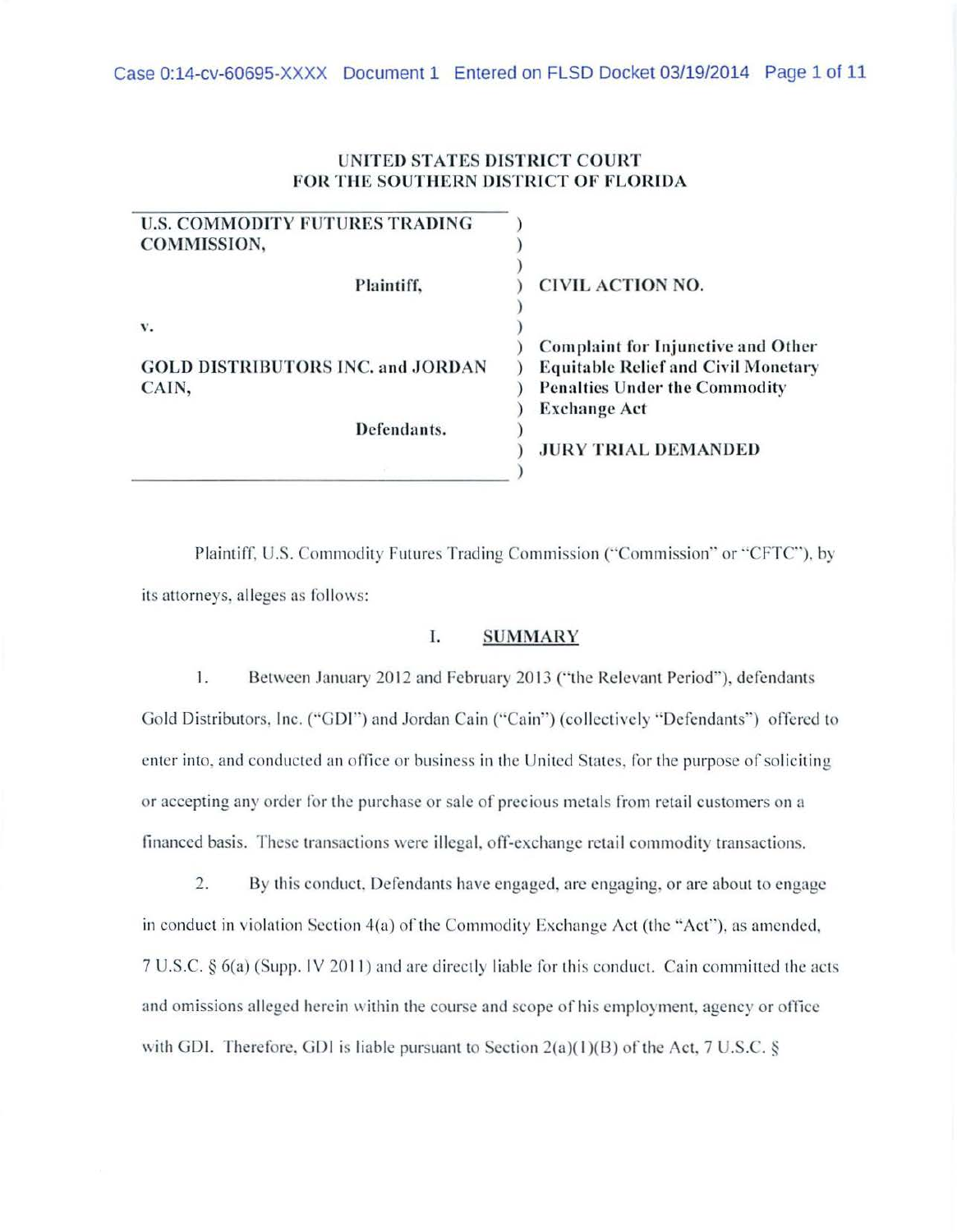2(a)(1)(B) (2012), and Regulation 1.2, 17 C.F.R. § 1.2 (2012), as principal for the actions and omissions of Cain in violation of the Act.

3. Cain controlled GDI throughout the Relevant Period and knowingly induced GDI's violations of the Act. Therefore, Cain is also liable for GDI's violations pursuant to Section 13(b) of the Act, 7 U.S.C. § 13c(b) (2012).

4. Accordingly, pursuant to Section 6c of the Act, 7 U.S.C. § 13a-l (2012), the CFTC brings this action to enjoin the Defendants' unlawful acts and practices, to compel their compliance with the Act. and to further enjoin them from engaging in any commodity-related activity.

5. In addition, the CFTC seeks civil monetary penalties and remedial ancillary relief, including, but not limited to, trading and registration bans, restitution, disgorgement, rescission, pre- and post-judgment interest, and such other relief as the Court may deem necessary and appropriate.

6. Unless restrained and enjoined by this Court, Defendants likely will continue to engage in the acts and practices alleged in this Complaint and similar acts and practices, as more fully described below.

# **II. JURJSDJCTION AND VENUE**

7. Section  $6c(a)$  of the Act authorizes the Commission to seek injunctive relief against any person whenever it shall appear to the Commission that such person has engaged, is engaging, or is about to engage in any act or practice constituting a violation of the Act or any rule. regulation, or order thereunder, 7 U.S.C. § 13a-l.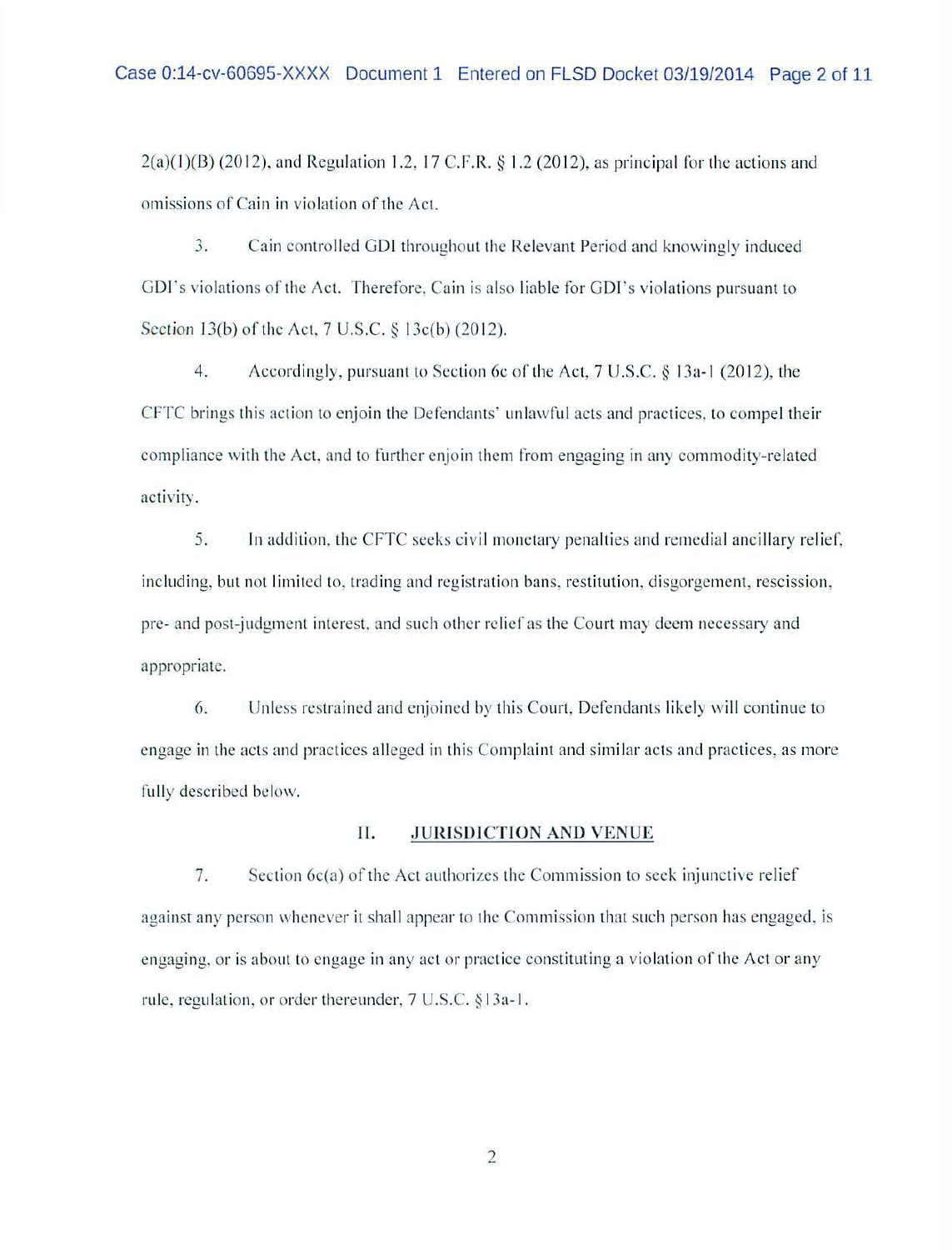8. The Commission has jurisdiction over the conduct and transactions at issue in this case pursuant to Sections 2(c)(2)(D) of the Act, as amended by the Dodd-Frank Act, 7 U.S.C. §§ 2(c)(2)(D) (Supp. IV 2011).

9. Venue properly lies with the Court pursuant to Section 6c(e) of the Act, 7 U.S.C. § 13a-l (e) (20 12), because Defendants are reside in this District, transacted business in this District, and certain transactions, acts and practices alleged in this Complaint occurred, are occurring, and/or are about to occur within this District.

### Ill. THE PARTIES

10. Plaintiff U.S. Commodity Futures Trading Commission is an independent federal regulatory agency charged by Congress with the administration and enforcement of the Act, as amended, 7 U.S.C.  $\S$  1 et seq. (2012), and the Regulations promulgated thereunder, 17 C.F.R. §§ 1.1 et seq. (2012).

II. Defendant Gold Distributors, Inc. is a Florida corporation with its principal place of business in Hallandale Beach, Florida. GDI is a firm that claimed to be a gold and silver distributor selling gold and silver bullion to the public. GDI solicited retail customers to execute financed precious metals transactions. GDI ceased doing business in March, 2013. GDI has never been registered with the Commission in any capacity.

12. Defendant Jordan Cain is an individual whose last known residential address is in Miami, Florida. Cain was the owner, operator and controlling person ofGDI. Cain has never been registered with the Commission in any capacity.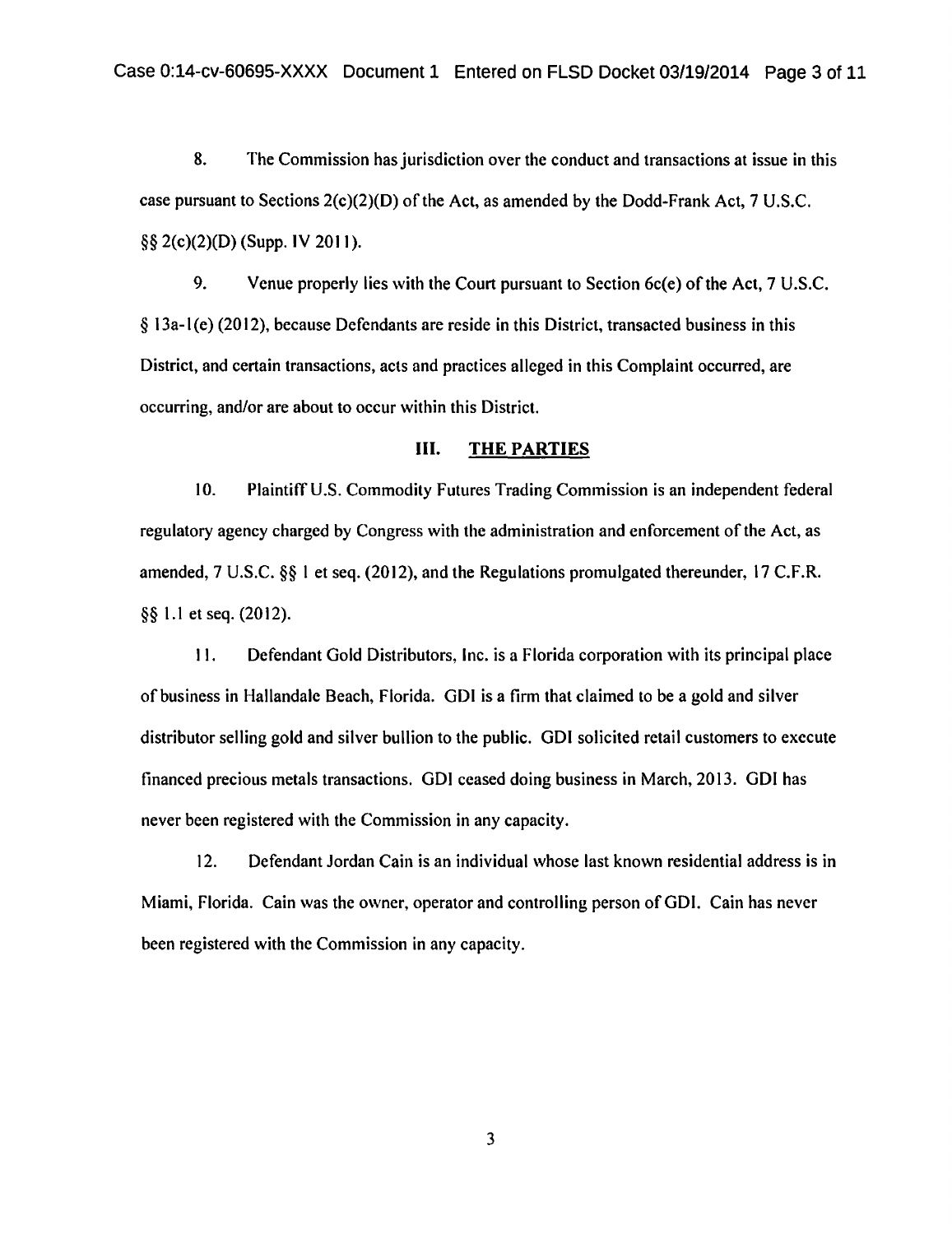## IV. **OTHER RELEVANT ENTITY**

13. GDJ introduced customers to AmeriFirst Management, LLC ("AmeriFirst"), a precious metals wholesaler and clearing firm that purported to confirm the execution of customer precious metal transactions.

14. Ameri First held itself out on its website as a precious metals clearing and financing firm for precious metals dealers and claimed to provide dealers with "tangible assets in a growing physical market" and guarantee<sup>[s]</sup> that every ounce of metal in [the dealer's] customers [sic] account exists and is ready for delivery at any point and time." On its website, AmeriFirst's product offering was gold, silver, and platinum in bar and coin form. On its website, AmeriFirst also claimed to provide customer financing options for precious metal dealers. It operated throughout the United States using a network of over 30 solicitation firms such as GDI that it refers to as ''dealers."

15. On February 25, 2013, AmeriFirst ceased operations.

#### **V. STATUTORY BACKGROUND**

16. Section  $2(c)(2)(D)$  of the Act, as amended by the Dodd-Frank Act, 7 U.S.C.  $\S 2(c)(2)(D)$ , gives the Commission jurisdiction over "any agreement, contract, or transaction in any commodity" that is entered into with, or offered to, a person who is not an eligible contract participant ("ECP") or eligible commercial entity ("ECE") "on a leveraged or margined basis, or financed by the offeror, the counterparty, or a person acting in concert with the offeror or counterparty on a similar basis" ("retail commodity transactions") with respect to conduct occurring on or after July 16, 2011, subject to certain exceptions not applicable here. In relevant part, Section  $2(c)(2)(D)$  of the Act makes Section 4(a) of the Act, 7 U.S.C. § 6(a), applicable to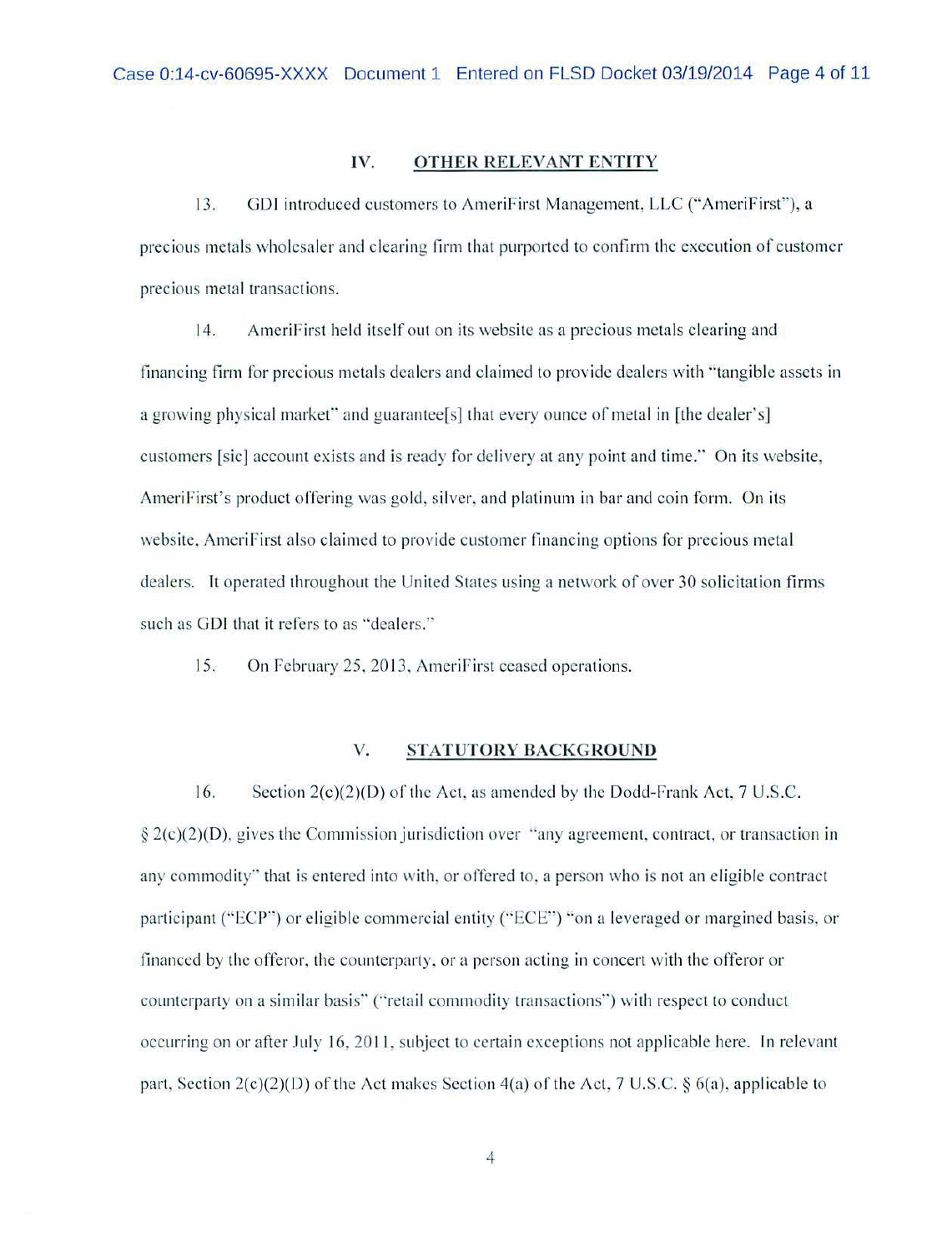retail commodity transactions "as if" such transactions are contracts for the sale of a commodity for future delivery.

17. The Act defines an ECP, in relevant part, as an individual who has amounts invested on a discretionary basis, the aggregate of which exceeds \$10 million, or \$5 million if the individual enters into the transaction to manage the risk associated with an asset owned or liability incurred, or reasonably likely to be owned or incurred, by the individual. 7 U.S.C.  $\S$  la( $18$ )(xi). An ECE is defined by the Act as an ECP that meets certain additional requirements. both financially and in their business.

18. Section 4(a) of the Act, 7 U.S.C. § 6(a), in relevant part, makes it unlawful for any person to offer to enter into. execute. confirm the execution of. or conduct any office or business anywhere in the United States for the purpose of soliciting, accepting any order for, or otherwise dealing in any transaction in. or in connection with, a contract for the purchase or sale of a commodity for future delivery unless the transaction is conducted on or subject to the rules of a board of trade that has been designated or registered by the Commission as a contract marker.

## VL FACTS

19. Between January 2012 and February 2013, Defendants offered to enter into, executed. and confirmed the execution of financed precious metals (gold and silver) transactions with persons who were not eligible contract participants. The precious metal transactions were financed by AmeriFirst. It is only the financed precious metal transactions through AmeriFirst that are at issue here.

20. Plaintiff U.S. Commodity Futures Trading Commission has a pending action against AmeriFirst in this District, CFTC v. AmeriFirst Management, LLC, et al., No. 0:13-cv-61637-WPD (SD FL 2013).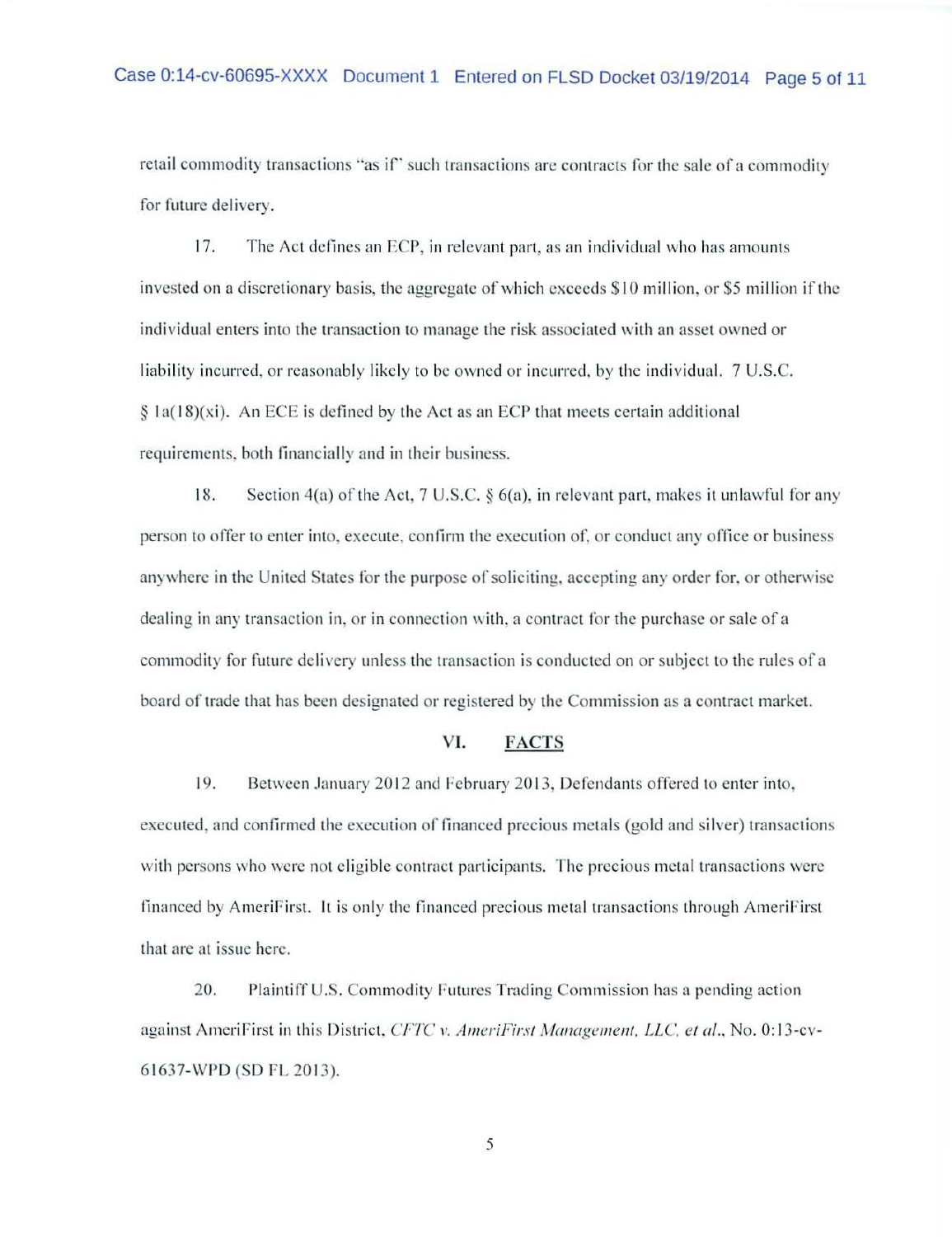21. During the Relevant Period, Cain was the President of GDI, sole shareholder of GDI, the sole signatory on GDI bank accounts and made all hiring and firing decisions of GDI employees and agents.

22. In the financed precious metals transactions, the customers invested only a percentage of the total metal value, typically 25%, and would receive a loan for the remaining 75% of the metal's value by AmeriFirst, who was the offeror. The customers were charged a finance charge on the loan, as well as a service charge.

23. The customers also paid a commission on the total metal value, with a maximum commission of 15%, and a mark-up on the spot price of the metal, typically 3%. Thus, due to the high fees, finance charges and commissions, Defendants' customers never even broke even on their investments, let alone cam a profit, because much of their principal investment was consumed by these charges.

24. After a customer invested, Defendants contacted AmeriFirst to effectuate the transaction. Defendants collected the funds needed for the transaction and after deducting its commission, sent the funds to AmeriFirst. AmeriFirst provided back office support services to GDI, including confirmation of the transaction to the customer.

25. Defendants introduced 27 customers to AmeriFirst and transferred at least \$797,577.60 to AmeriFirst for the purchase of precious metals. Defendants received commissions and fees totaling at least \$337,266.98 for the retail financed precious metals transactions executed through AmcriFirst.

26. Defendants and AmeriFirst never actually delivered any precious metals to any of Defendants' customers.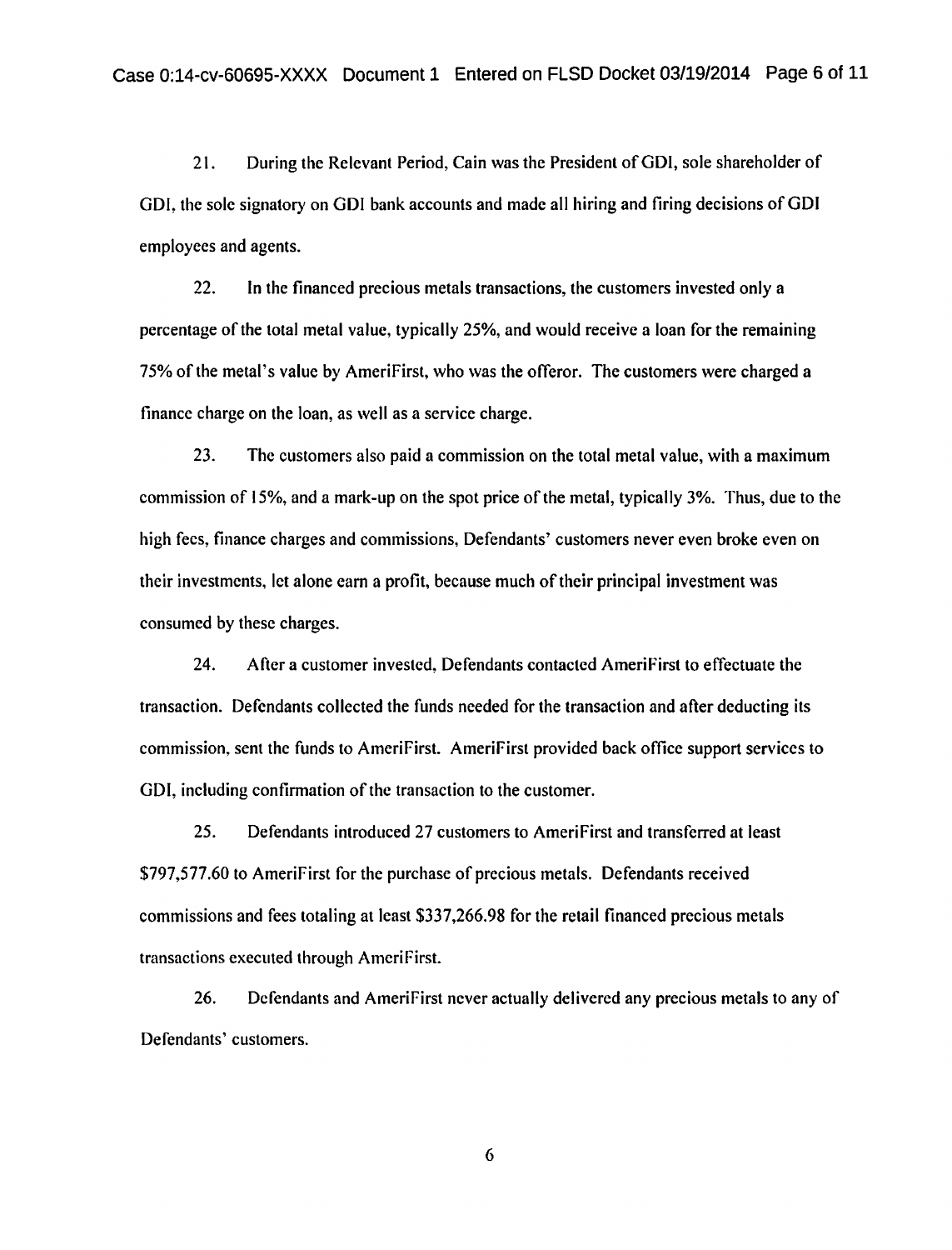# VII. VIOLATIONS OF THE COMMODITY EXCHANGE ACT COUNT ONE: (Violations of Section 4(a) of the Act, Illegal Off-exchange Trading)

27. Paragraphs l through 26 of this Complaint are realleged and incorporated herein by reference.

28. Between January 2012 and the present, the retail commodity transactions described in this Complaint were offered by Defendants and Amerifirst and entered into (a) on a leveraged or margined basis, or financed by the offeror, the counterparty, or a person acting in concert with the offeror or counterparty on a similar basis, (b) with persons who are not ECPs or eligible commercial entities as defined by the Commodity Exchange Act, and (c) not made or conducted on, or subject to, the rules of any board of trade, exchange or contract market.

29. The gold and silver described herein are commodities as defined by Section 1a(9) ofthe Act, 7 U.S.C. § la(9) (2012).

30. During the Relevant Period, Defendants violated Section 4(a) of the Act by offering to enter into, entering into, executing, confirming the execution of, or conducting an office or business in the United States for the purpose of soliciting or accepting orders for, or otherwise dealing in, transactions in, or in connection with, retail commodity transactions.

3 I. Each offer to enter into, entrance into, execution, confirmation, solicitation or acceptance of an order for a retail commodity transaction made during the relevant time period is alleged as a separate and distinct violation of Section  $4(a)$  of the Act.

32. Cain directly or indirectly controlled GDI and did not act in good faith or knowingly induced, directly or indirectly, the acts constituting GDI's violations of Section 4(a) alleged in this Complaint. Therefore, pursuant to Section 13(b) of the Act, 7 U.S.C.  $\S$  13(b), Cain is liable for each of GDI's violations of Section 4(a) of the Act.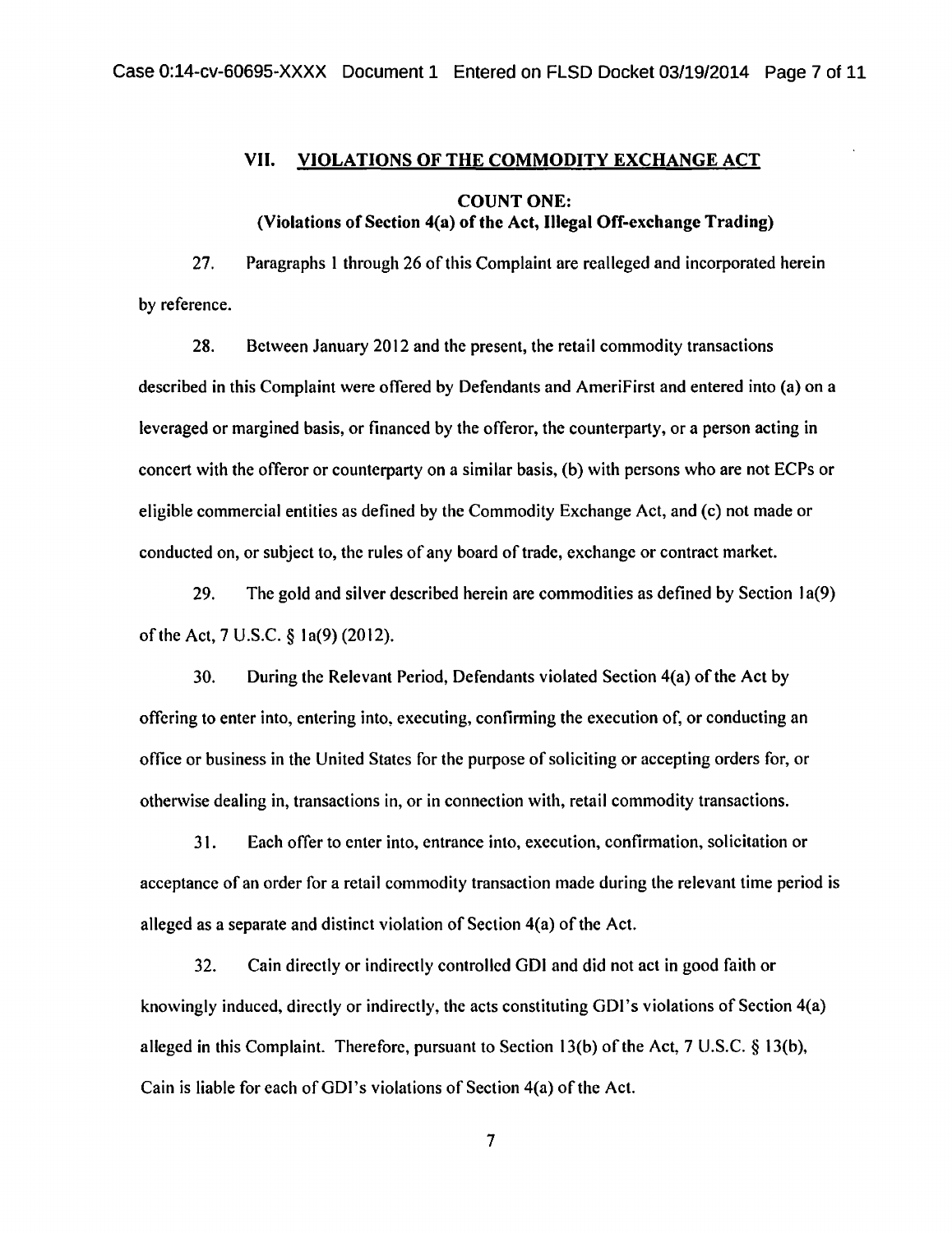33. The acts and omissions of Cain described in this Complaint where done within the scope of his employment or office with GDI. Therefore GDI is liable as a principal for each of Cain's acts, omissions or failures constituting violations of Section 4(a) pursuant to Section  $2(a)(1)(B)$  of the Act, 7 U.S.C § 2(a)(1)(B).

#### VIII. RELIEF REQUESTED

WHEREFORE, the Commission respectfully requests that this Court, as authorized by Section 6c of the Act, as amended, 7 U.S.C. § 13a-1, and pursuant to its own equitable powers, enter:

- A. An order finding that Defendants GDI and Cain violated Section 4(a) of the Act, as amended, 7 U.S.C. § 6(a);
- B. An order of permanent injunction prohibiting Defendants, and any other person or entity associated with them, from engaging in conduct in violation of Sections  $4(a)$  of the Act, 7 U.S. C.  $\frac{6}{6}(a)$ ;
- C. An order of permanent injunction prohibiting Defendants and any of their successors from, directly or indirectly:
	- I) Trading on or subject to the rules of any registered entity (as that term is defined in Section Ia of the Act, as amended), 7 U.S.C. § Ia;
	- 2) Entering into any transactions involving commodity futures, options on commodity futures, commodity options (as that term is defined in Regulation 32.l(b)(l)), 17 C.F.R. § 32.l(b)(l) (2012)) (''commodity options"), security futures products, swaps (as that term is defined in Section  $1a(47)$  of the Act, as amended, and as further defined by Commission Regulation l.3(xxx), 17 C.F.R. § l.3(xxx) (2012)) ("swaps"),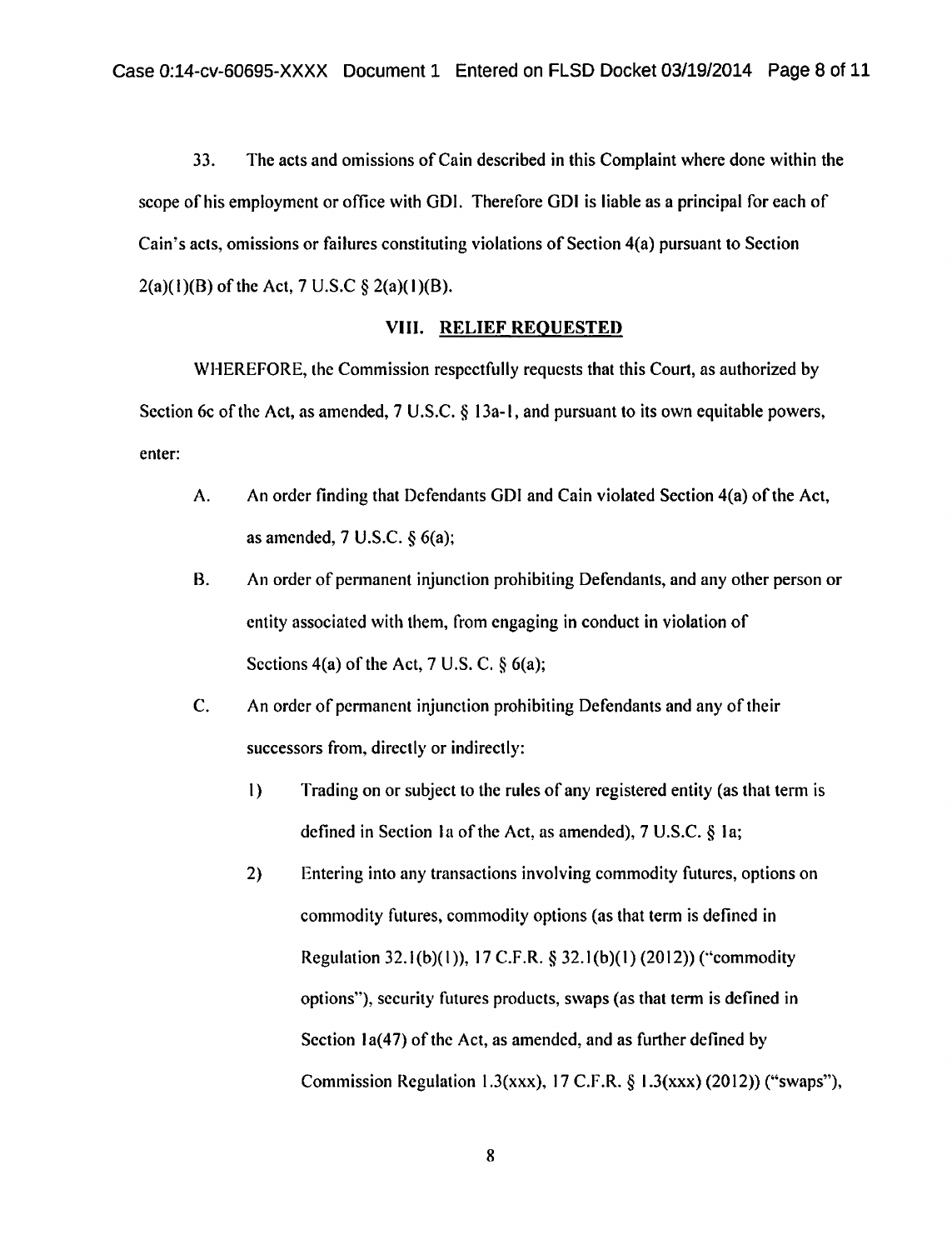and/or foreign currency (as described in Sections  $2(c)(2)(B)$  and  $2(c)(2)(C)(i)$  of the Act, as amended, 7 U.S.C. §§  $2(c)(2)(B)$  and  $2(c)(2)(c)(i)$  ("forex contracts"), for their own personal accounts or for any accounts in or over which they have a direct or indirect interest;

- 3) Having any commodity futures, options on commodity futures, commodity options, security futures products, swaps, and/or forex contracts traded or executed on their behalf;
- 4) Controlling or directing the trading for or on behalf of any other person or entiry, whether by power of attorney or otherwise, in any account in volving commodity futures, options on commodity futures, commodity options, security futures products, swaps, and/or forex contracts;
- 5) Soliciting, receiving or accepting any funds from any person for the purpose of purchasing or selling of any commodity futures, options on commodity futures, commodity options, security futures products, swaps, and/or forex contracts;
- 6) Applying for registration or claiming exemption from registration with the CFTC in any capacity. and engaging in any activity requiring such registration or exemption from registration with the CFTC except as provided for in Regulation 4.14(a)(9), 17 C.F.R.  $\frac{1}{2}$  4.14(a)(9) (2012); and
- 7) Acting as a principal (as that term is defined in Regulation  $3.1(a)$ ,  $17$  C.F.R.  $\S$  3.1(a) (2011)), agent, or any other officer or employee of any person registered, exempted from registration or required to be registered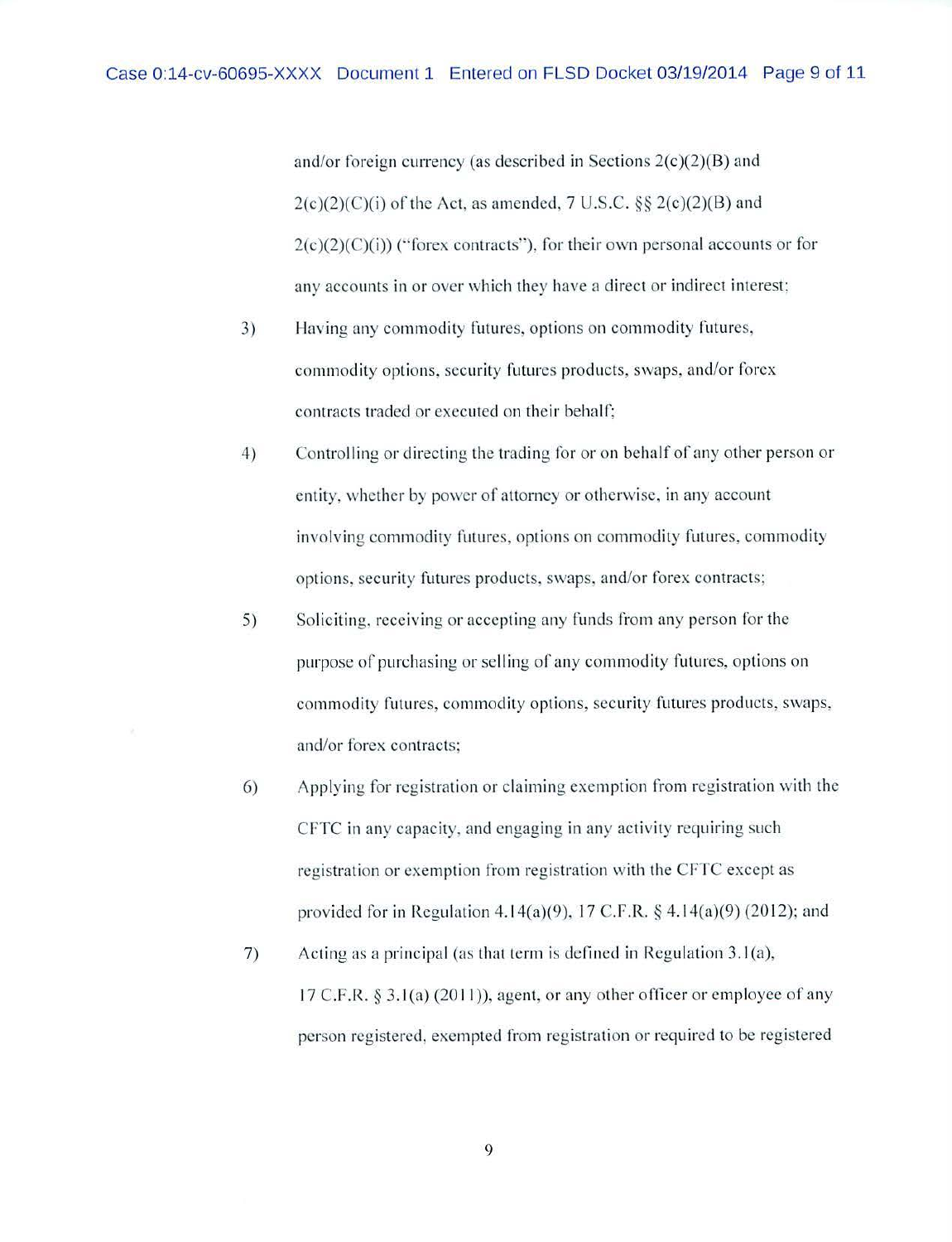with the CFTC except as provided for in Regulation 4.14(a)(9), 17 C.F.R.  $§$  4.14(a)(9) (2012).

- D. Enter an order requiring Defendants. as well as any of their successors. to disgorge. pursuant to such procedure as the Court may order. all benefits received including, but not limited to, salaries, commissions, loans, fees, revenues and trading profits derived, directly or indirectly, from acts or practices that constitute violations of the Act as described herein, including pre and post-judgment interest:
- E. Enter an order requiring Defendams. as well as any of their successors. to make full restitution. pursuant to such procedure as the Court may order. to every person or entity whose funds were received or utilized by them in violation of the provisions of the Act and/or Commission Regulations, as described herein. plus pre-judgment interest thereon from the date of such violations. plus post-judgment interest:
- F. Enter an order directing Defendants and any of their successors to rescind. pursuant to such procedures as the Court may order, all contracts and agreements, whether implied or express, entered into between them and any of the customers whose funds were received by them as a result of the acts and practices which constituted violations of the Act. as nmended, and the Regulations as described herein;
- G. Enter an order requiring Defendants to pay civil monetary penalties under the Act. to be assessed by the Court, in amounts of not more than the greater of:  $(1)$  triple their monetary gain for each violation of the Act. as amended. and the